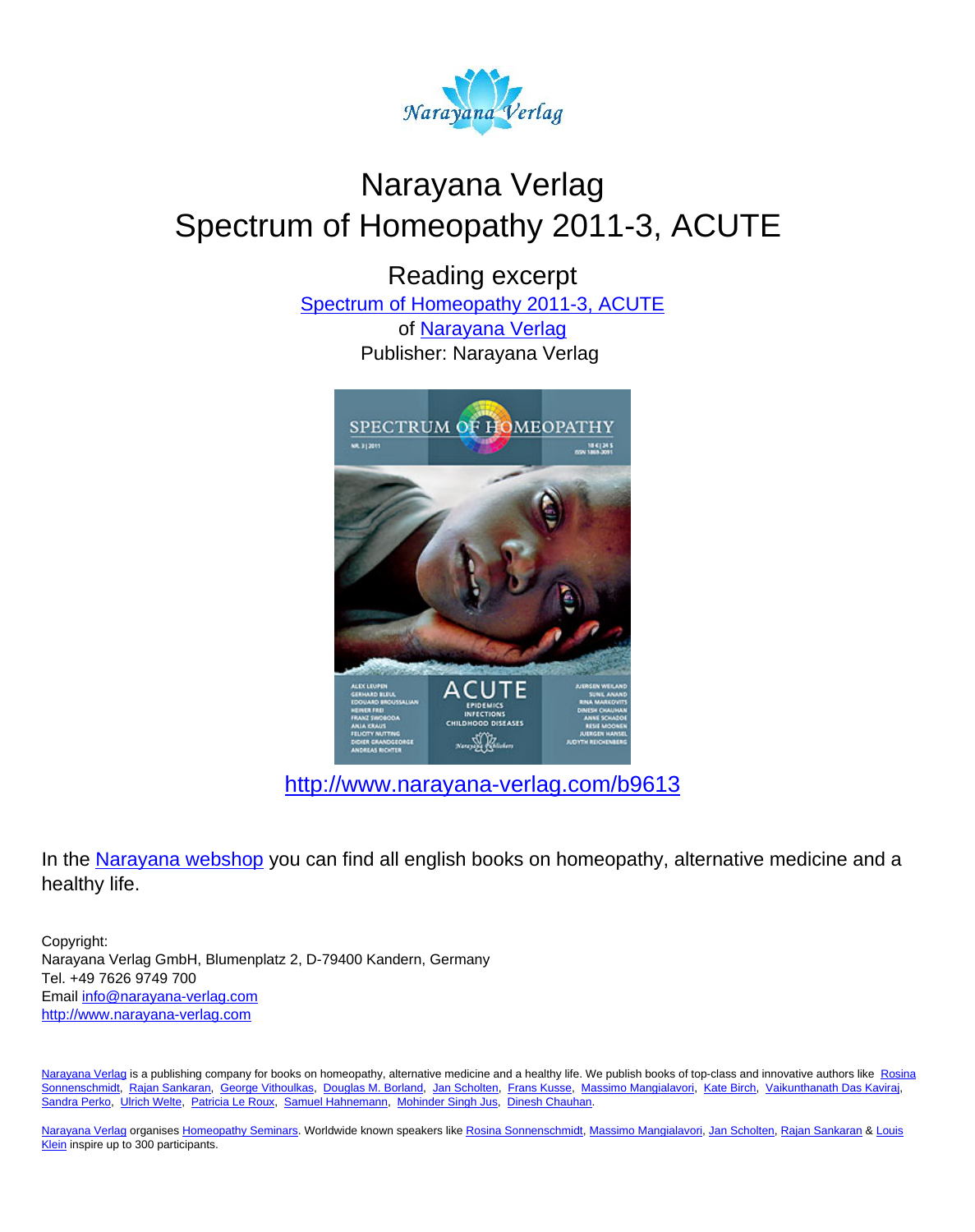# SCOURGE OF HUMANKIND

Phosphorus as the genus epidemicus for the outbreak of cholera in Haiti.

# Author ¦ Edouard Broussalian

summary: The author describes his experience with the homeopathic treatment of cholera at a hospital in Port au Prince. The genus epidemicus proved exceptionally useful: after a dose of Phosphorus 200C, administered with a spray, the condition of most patients improved rapidly and their hospital stay was greatly shortened.

KEY CONCEPTS: Cholera, Cuprum, epidemic, genus epidemicus, Phosphorus, key symptoms, Veratrum, Vibrio cholerae

Cholera, the archetypal acute epidemic disease, is firmly anchored in humankind's collective consciousness as a truly dreadful scourge. Until the introduction of parenteral rehydration, mortality remained high, hence the French expression "to have the choice between pest and cholera" – in other words, between two equally dreadful alternatives. During the epidemics of the 19<sup>th</sup> century, the conventional medical treatment of the time – frequently based on opium in an attempt to staunch the diarrhea – led to death rates of up to 40%.

Adolph Lippe (1812–1888), in an inspiring lecture titled "Asiatic Cholera" on December 8, 1885 given to the Homeopathic Medical College of Pennsylvania, demonstrated his extensive knowledge on the topics of infection and mentioned the statistics of his time.<sup>1</sup>

He had collected the results from a large number of American physicians, coming to the conclusion that the mortality rate with homeopathic treatment was around 5% – although he himself had not lost a single patient. Precisely due to its tremendous successes in the treatment of epidemics, such as measles, cholera, lung infections, and typhoid fever, homeopathy had right from the start been making a name for itself and was enthusiastically welcomed by large numbers of people.

Cholera in particular had made Hahnemann and homeopathy famous in a similar way to the practical confirmation of Newton's



Cholera is a life-threatening form of diarrhea that can cause death within a few hours. Most people are infected from drinking water contaminated with feces. Cholera is triggered by bacteria (Vibrio Cholerae) that settle in the small intestine and release a toxin. Typical symptoms are severe diarrhea and vomiting. Patients can lose up to 20 liters of fluid and associated minerals daily. Renal and circulatory collapses are the inevitable results.

> copyright ¦ 465165. 25/10/2010 / UNICEF / Marco Dormino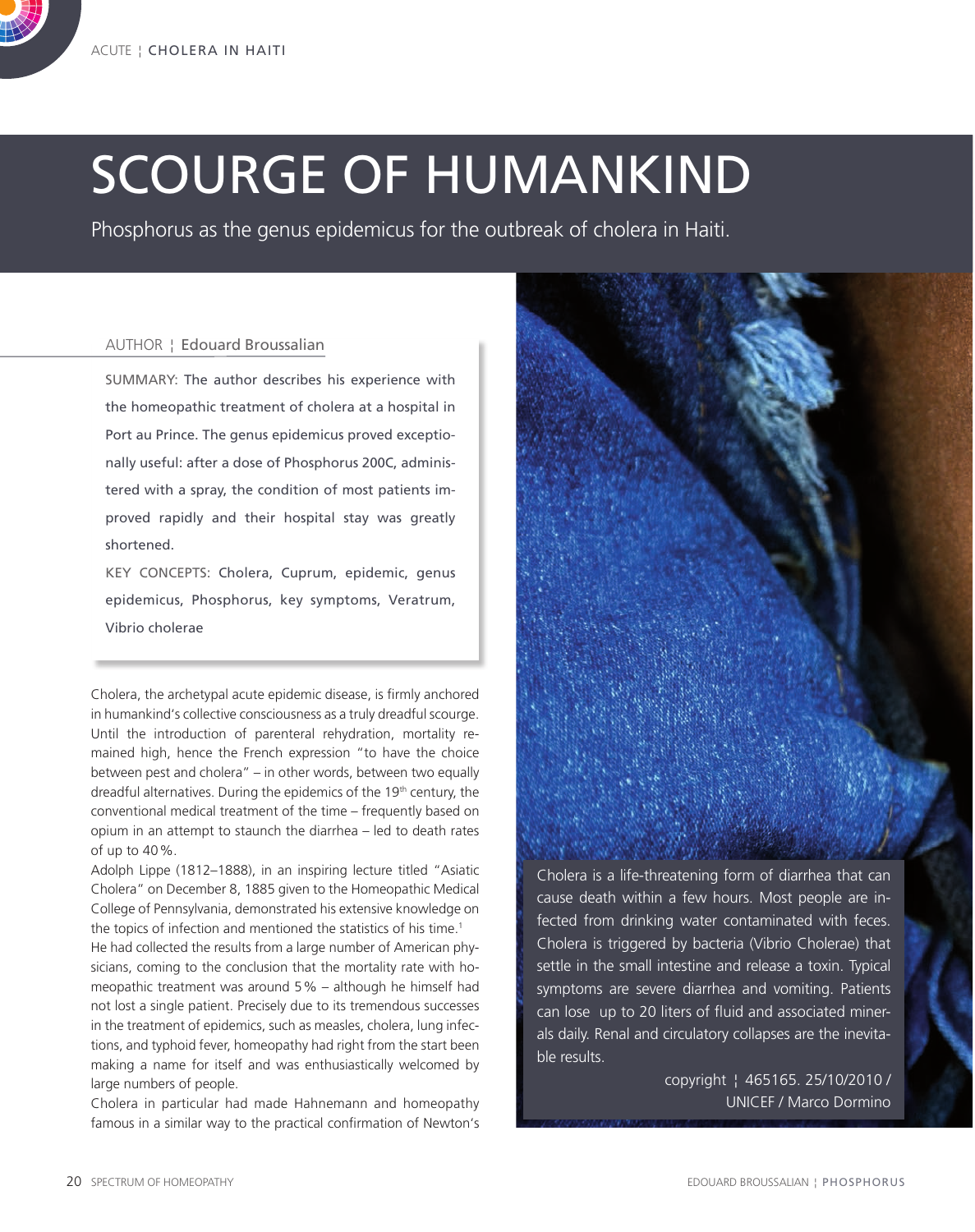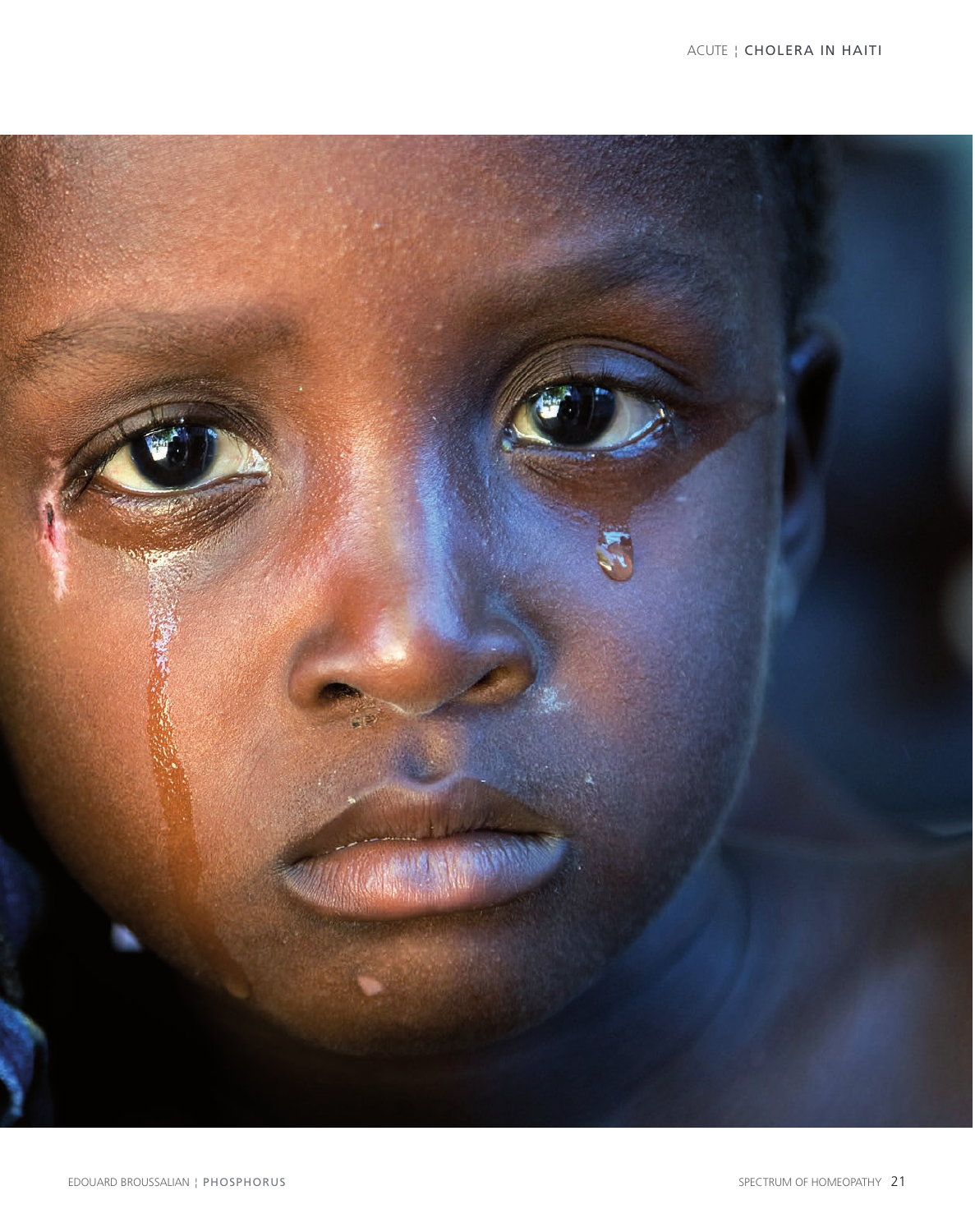

theory of gravitation when Neptune was discovered by Le Verrier and Adams, solely based on the perturbations of the orbit of Uranus. Without needing to see a single case, just the clinical description of the Asian plague at the gateway to Europe was sufficient for the master to identify Camphora, Cuprum, and Veratrum as the most important indicated remedies. The result was that in France, for example, camphor was soon in short supply. Homeopathy triggered a veritable earthquake and conventional medicine tried everything possible to suppress it. Against this backdrop, we can better understand the reply by the French Prime Minister Guizot to the gentlemen of the academy of medicine, who were demanding that homeopathy be banned: "My dear gentlemen, Dr. Hahnemann is a most learned man of great merit. It does not befit me to obstruct patients from seeking a method of treatment that, should it prove to be of no benefit, will die out of its own accord."

# THE ACUTE SITUATION IN HAITI

With the weight of this profound tradition on our shoulders, we set off for Haiti in 2011, in an attempt to put our medicine to the test, to at least try to alleviate the suffering in a land where almost everything was in short supply. I had already traveled to Port au Prince in spring of the previous year, immediately after the great earthquake that cost 200,000 lives. With a small team including Catherine Mayer and my old friend Kaviraj, the great master of plant homeopathy, we treated over one hundred people a day, on

in the Western hemisphere. Of the approximately ten million inhabitants, 80% live on less than 2 US dollars a day. More than two thirds of the working-age population have no regular work and half the population is undernourished.

# copyright ¦ 465165. 25/10/2010 / UNICEF / Marco Dormino

the street under the shade of a plane tree. During the first morning, the patients initially waited cautiously with stony faces but then they started coming in large numbers, after word of the first spectacular results had spread.

We often hear the adjective "spectacular" in connection with homeopathy. All of us who take the trouble to follow the path laid out by the founder are fortunate enough to experience a prompt, mild, and enduring cure.

The fact is that a consultation should never last longer than half an hour, including for chronic complaints. The trained eye of the practitioner should be able to rapidly spot the characteristic sign (*Organon* § 153), which then enables him or her to find the simillimum from a limited number of remedies. Variants of this so-called "bottom-up" method have been used by all great homeopaths.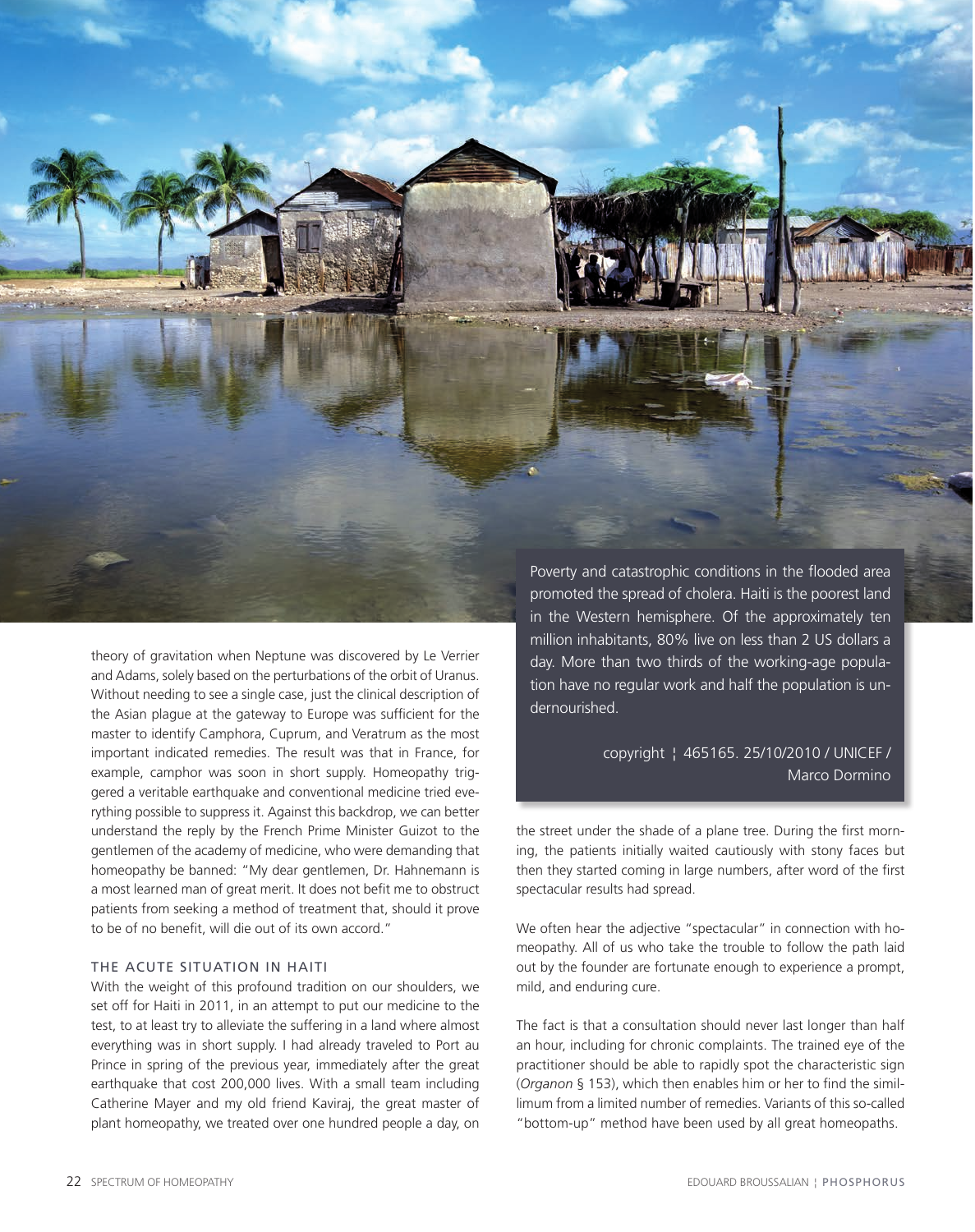## UNICEF REPORT 2011

# Children in Haiti – One Year After – the long road from relief to recovery

"Children in Haiti are still reeling from the lingering impact of the 12 January earthquake." This is the result of the UNICEF report presented in January 2011 on the first anniversary of the tragic event. One of the biggest emergency operations ever by UNICEF and their partners saw hundreds of thousands of families being provided with the essentials for survival.

The report details how, at the height of the devastation in 2010, around 680,000 people were provided with daily supplies of clean drinking water, 95,000 children were looked after in 369 special child-friendly spaces, around 5,000 unaccompanied children were registered, and 1,265 of them could be reunited with parents or relatives.

Even Kent, with such a comprehensive section on mind symptoms in his repertory, shows in numerous clinical cases in his *Lesser Writings* that he proceeded in a similar way – we would do well to recall that his outpatients clinic in Chicago, separate from his private practice and his teaching practice, treated 20,000 patients a year! Kent gives the example of a patient with The report points out that the earthquake exposed the dramatic social problems in one of the poorest countries of the world: inadequate state structures, political instability, and the (continuing) cholera epidemic complicated the aid efforts and the task of rebuilding. Over one million homeless people are still living in overfilled temporary centers – including approximately 380,000 children. Haiti is now in a decisive phase. The transition from emergency aid to long-term rebuilding measures needs to be mastered. UNICEF is doing all it can to strengthen the ability of government and local administration and institutions to cope with the tremendous challenges still facing children.

UNICEF on Haiti: unicef.org/infobycountry/haiti.html Donate to UNICEF for Haiti: tinyurl.com/donate-unicefhaiti

a prolapsed uterus, in which he identifies a very pronounced modality: the complaints improve when the legs are crossed. Then he uses the mind symptoms to make the choice between Lilium tigrinum and Rumex on the one hand and Sepia on the other. This is exactly what we did to quickly track down the genus epidemicus.

# Repertorization

*HEAT*: aesc., *agar.*, *alum-m.*, alumn., *apis.*, *ars.*, asaf., aur., bar-c., berb., calc., calc-s., camph., carb-v., carl., cham., chin., *coff.*, con., dig., *dulc.*, gels., *glon.*, hell., helon., hyos., laur., *led.*, lob-s., *lyc.*, *med.*, meny., *merc.*, nat-c., nat-m., ol-an., op., par., ph-ac., phos., *pic-ac.*, plb., rhus-v., sars., *sil.*, sol-n., spig., stann., staph., *sulph.*, *sumb.*, verat., *zinc*.

I was thereby able to confirm my initial impression that Phosphorus was clearly the best fit. There was further confirmation when I asked the patient where exactly he felt the heat in his back: he was able to twist round and point to the area between his shoulder blades.

*Dorsal region:* merc., *phos*., pic-ac. *Scapulae: Chel.,* Mur-ac.  *between:* Arg-n., LYC., *Naja., Phos., Pic-ac.*

The indicated remedy was undoubtedly *Phosphorus*. To be on the safe side, we took a little more time to confirm this choice by searching for more general signs:

"What is the worst time of day for the complaints?" In response to this question, the patient spontaneously replied, "in the evening, as soon as night falls."

twilight, agg: am-m., ars., berb.<sup>3</sup>, calc., caust., dig., nat-m., Nat-s.<sup>3</sup>, phos., plat.<sup>3</sup>, plb., **puls.**, rhus-t., staph., sul-ac., valer.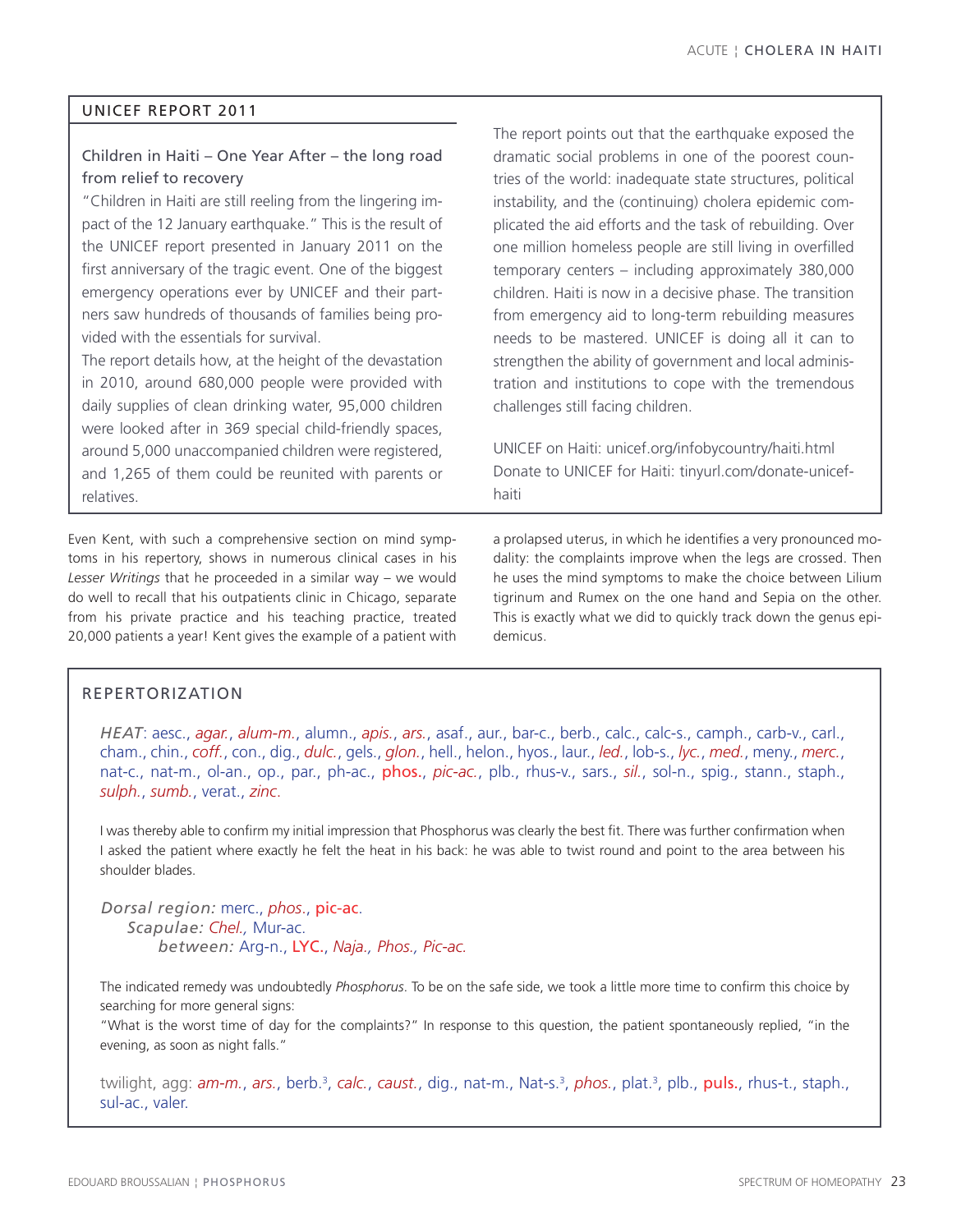#### THE GENUS EPIDEMICUS FOR CHOLERA IN HAITI

Thanks to Dr. Jean Marie Caïdor (director of the Hôpital Saint François de Sales) and Dr. Thomas Hans-Muller, we were allowed to see the cholera cases. The epidemic of February 2011 was already on the wane or rather, thanks to the establishment of a wide network of cholera treatment centers, had begun to stabilize everywhere.

On average, patients stayed in hospital for 6 to 8 days before they were able to return home. They were treated with an infusion and were lying on simple plastic mats with a hole in the bottom to allow the excretion of the stool directly into a large bucket, so that they did not have to get up. They were able to vomit into another large container at the head of the bed. Hahnemann writes in the *Organon*:

§ 101. – *It may well be that the physician does not get a perception of the complete image of the epidemic disease with the first case he encounters since each such collective disease only brings the complex of its symptoms to the light of day with the closer obser*vation of several cases. Meanwhile, the carefully investigating *physician can often come so close to the true state, even with the first or second patient, that he becomes alive to the characteristic image of the disease, and then finds a fitting, homeopathically commensurate remedy for it.*

An initial inspection of the patients showed large amounts of watery vomit and watery stool. They did not look like the classic "rice-water" of cholera, but there were numerous whitish, flaky, floating particles with unclear borders in the fluid, which immediately made me think of "lumps of fat" – something I could hope to find in the materia medica. Apart from this, since all patients from the start of the illness experienced an intense thirst for water as cold as possible, a first candidate for the epidemic remedy came to mind.

Not allowing myself to be influenced by these preliminary observations, I proceeded to examine the first patient. The patient had just been brought to hospital. Vomiting and diarrhea had started the previous day. While rapidly losing strength, he had great thirst for cold water. It was striking in this case, as in all other cases, that his general condition deteriorated so rapidly, and also that there were no cramps or severe pain. The minimal pain level made it possible to exclude Cuprum and Veratrum in the treatment of this illness.

It is good practice in acute cases to ask whether the patient feels warm or cold. Cholera cases never show fever but this patient spontaneously complained of feeling hot. As always in homeopathy, we need to refine the symptom, characterizing it more precisely in order to make it usable. Location, sensation, modality, accompanying symptoms, the impression made by the patient – these are the key issues we need to pay attention to. In this case, the patient made it clear that he was feeling heat on his back.

"Would you like to be left in peace or do you prefer someone to stay with you?" After a brief pause of astonishment, the patient pointed to his mother and said, "in the evening, especially, I'd like her to be here."

What more do we need to prescribe *Phosphorus*? On the advice of Kaviraj, who had much experience with "mass treatments" in India, we had prepared several remedies in the form of a wateralcohol spray, so the patients just needed to open their mouths for a quick spray of *Phosphorus 200C*. The remedy was immediately

# IMPORTED EPIDEMIC

In January 2010, a severe earthquake shook the island of Hispaniola. Well over 200,000 people died. Ten months later Haiti was gripped by an outbreak of cholera. The Haitians quickly pointed the finger at the Nepalese soldiers of MINUSTAH, the United Nations Stabilization Mission in Haiti, accusing them of transmitting the infectious agent Vibrio cholerae to the local population. The disease had previously not been seen for decades on the Caribbean island. An independent United Nations scientific commission of inquiry confirmed this suspicion in spring 2011.

According to their report, the bacterial strain – unknown till this time – did in fact enter the River Artibonite and its tributaries from the sewage discharged by a UN camp in Mirebalais. Most probably, the bacteria were flushed downstream towards the coast, where the epidemic rapidly took hold, spreading at lightning speed. The River Artibonite plays a central role in the lives of local people. They bathe, wash their clothes, irrigate their fields, and let their children play in it, but above all, the Haitians drink the river water.

Rumors that the sewage from the peacekeeping force in Mirebalais was tipped raw into the river have not been proved. Yet, the waste disposal company, which also transported waste from the troops to Hinche and Terre Rouge, used an insecure cesspit close to Mirebalais, where children play – and from which strong rains wash the sewage into the tributaries of the Artibonite.

Enserink, M. "Cholera Linked to U.N. Forces, But Questions Remain" *Science*, (13 May 2011): 776-777. See tinyurl.com/cholera-haiti-un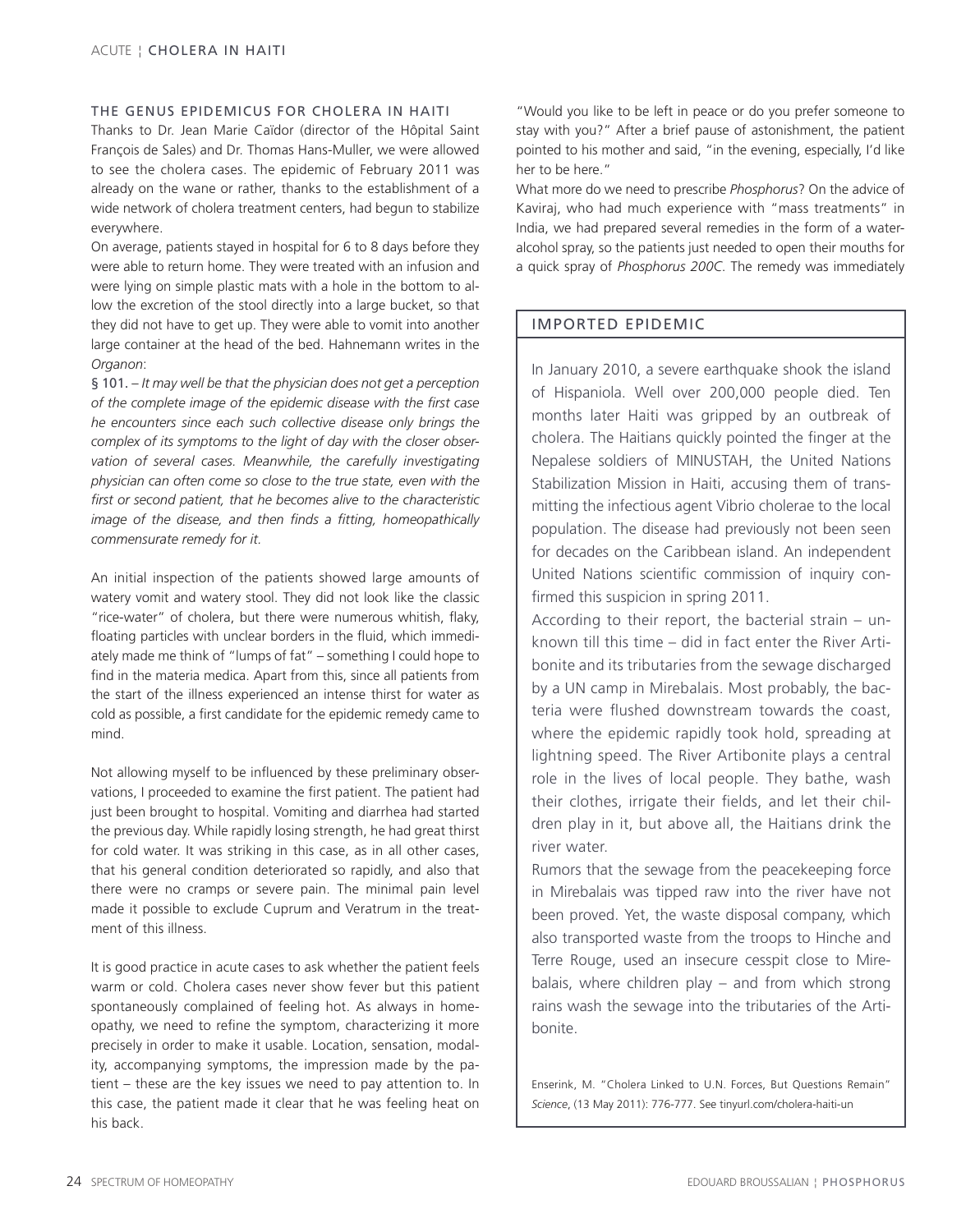absorbed by the large area of mucous membrane, which clearly increased its effect. In most cases, this was enough for the patient to recover completely.

## PHOSPHORUS, PHOSPHORUS, AND PHOSPHORUS AGAIN

The cases quickly become monotonous when the genus epidemicus presents itself with such clarity. But the surprising thing is that each patient develops their own Phosphorus picture, depending on their individual constitution.

#### The common signs that we found in all patients were:

Debilitation, vomiting, diarrhea, thirst for large amounts of very cold water, worse evenings, desire for company.

# Yet, each case showed new key symptoms of Phosphorus, as shown by the following examples:

Case 1: Heat in the back, like an electric current, rising to the crown of the head

Case 2: Stomach pain extending across abdomen

Case 3: Pronounced restlessness: a young woman casts her clothes off, fully exposing her upper body – an exceptionally rare event in a country where people are very modest

Case 4: Pronounced yellowing of the eyes, yellow tongue, liver Case 5: Gaunt old woman, speaking unintelligibly

#### SUMMARY

Phosphorus healed most cases within 6 to 12 hours, with a repetition of the remedy in some cases. The results were striking, with many patients sitting up in bed shortly after taking the remedy. Only the older patients needed a little longer before they could get up.

Within one hour of taking the remedy, pain and other complaints were reduced, followed by an improvement in the vomiting and diarrhea. The patients asked for food and their general condition improved rapidly. At the end of our stay, we were no longer providing new patients with an infusion, but immediately gave them the Phosphorus spray.

The most astonishing thing of all, however, was the Haitian doctors' reactions. In contrast to their Western colleagues, who often prefer to look the other way despite such clear evidence of efficacy, demanding further "proof," our Haitian colleagues rapidly recognized the value of homeopathy and expressed a strong desire to learn more about it.

Our brief experience in Haiti (which needs to be developed further in a more rigorous way) shows in our estimation the superiority of homeopathy even in severe infectious disease, and demonstrates that it can be very easily and effectively put to use – assuming that Hahnemann's teaching has been truly understood.



# Edouard Broussalian

is the heir of a long homeopathic tradition. He studied with his father, who himself was a pupil of Pierre Schmidt. As the translator of Kent's Repertory into French, he began to update and disseminate the work of the great American homeopath in 1991. He has been practicing in Geneva for the last twenty years.

He has worked in many countries as a homeopathic physician to help the poorest of the poor, including Africa, Madagascar, and Haiti.

Contact: Email: ed\_broussalian@yahoo.fr

<sup>1</sup> Adolph Lippe, far ahead of his time, was of the following opinion: The popular mind is prone to inquire about the existence of certain things or entities, rather than their quantitative relations; it asks, is there infection in this disease or in that? It does not think to inquire whether there is more or less infecting power; it does not suspect that this is the only difference in many diseases with regard to their power of propagating themselves.

The problem, in regard to the infectiousness of cholera, is of a similar nature, and is to be solved by a reference to precisely the same three conditions, viz., dilution, quantity, and susceptibility.

That which in a more concentrated state was a poison becomes comparatively innoxious by dilution. If we admit the possibility of taking the cholera under these last circumstances; if we say that, even in a well-ventilated room, cholera may, to some persons, prove infectious, the statement is liable to be misunderstood and misapplied. One might then say that cholera is infectious like the smallpox. This would be a gross exaggeration.

The miasm of the smallpox is one that operates in a much more diluted state than that of cholera, and requires no peculiar susceptibility, except that naturally possessed by persons who have not been vaccinated.

The medical mind – perhaps from a deficiency of mathematical training – is extensively infected with this same intellectual vice. Physicians, instead of recognizing degrees of the infecting power, generally found their distinction on modes and media of transmission. …

To inquire whether Asiatic cholera is infectious is like asking whether diluted alcohol is an intoxicating drink... One part of alcohol diluted with one hundred parts of water is not an intoxicating drink, unless taken in enormous quantities, or by persons highly susceptible; one part of alcohol diluted with two parts of water, if taken in quantity, is an intoxicating drink, the result depending on the susceptibility of the person.